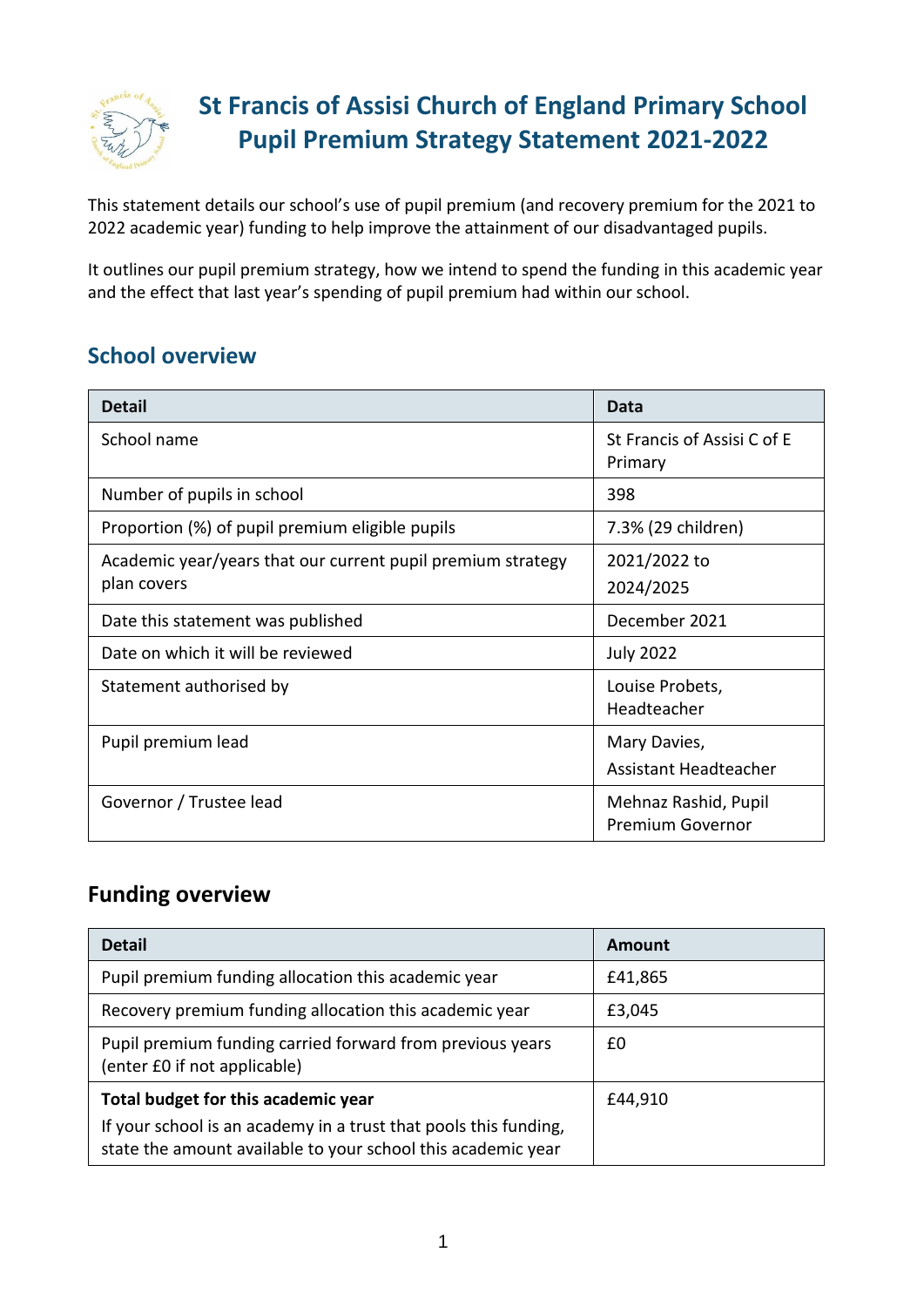# **Part A: Pupil premium strategy plan**

### **Statement of intent**

St Francis of Assisi C of E Primary School values the talents, abilities and achievements of all of our pupils. The school provides a broad and balanced curriculum which enables the celebration of the achievements of all of our pupils regardless of their background.

At St Francis of Assisi C of E Primary, we are committed to ensuring that pupils from disadvantaged backgrounds or pupils with a parent(s) in the armed forces make good progress and achieve high attainment across all subject areas.

The targeted and strategic use of the pupil premium funding allows us to support these children to overcome their barriers to learning, raise their motivation and self-esteem so that they lead happy and fulfilled lives and flourish within and beyond our school.

We will consider the challenges faced by any vulnerable pupils, including those who have a social worker, pupils who have faced adversity and young carers. The activity we have outlined in this statement is also intended to support their needs, regardless of whether they are disadvantaged or not.

We also recognise that not all pupils that are eligible for pupil premium funding will have lower attainment than that of their peers. In these cases, St Francis of Assisi C of E Primary School is committed to ensuring these children are maximising their individual potential. Here at St Francis of Assisi, we focus on supporting all children and ensuring they achieve the highest individual levels of success.

Our strategy is also integral to wider school plans for education recovery, notably in its targeted support through the National Tutoring Programme for pupils whose education has been worst affected, including non-disadvantaged pupils.

All staff at St Francis of Assisi C of E Primary School have made a commitment to focus on the progress and achievements of pupils in receipt Pupil Premium Funding. This is be supported by the Pupil Premium Lead. The school regularly collects data, and the monitoring and tracking of the cohort's attainment will be used to inform pupil progress and enable the early identification of need, support and appropriate intervention. Parents'/carers' views will also be taken on a regular basis. On a termly basis, the school will review the impact of actions taken and will plan for how the funding will be specifically allocated over the next phase. Our approach will be responsive to common challenges and individual needs, rooted in robust diagnostic assessment, not assumptions about the impact of disadvantage.

Numbers of disadvantaged pupils in our school remain well below national figures which is why external data does not always show a clear picture of pupils within our school.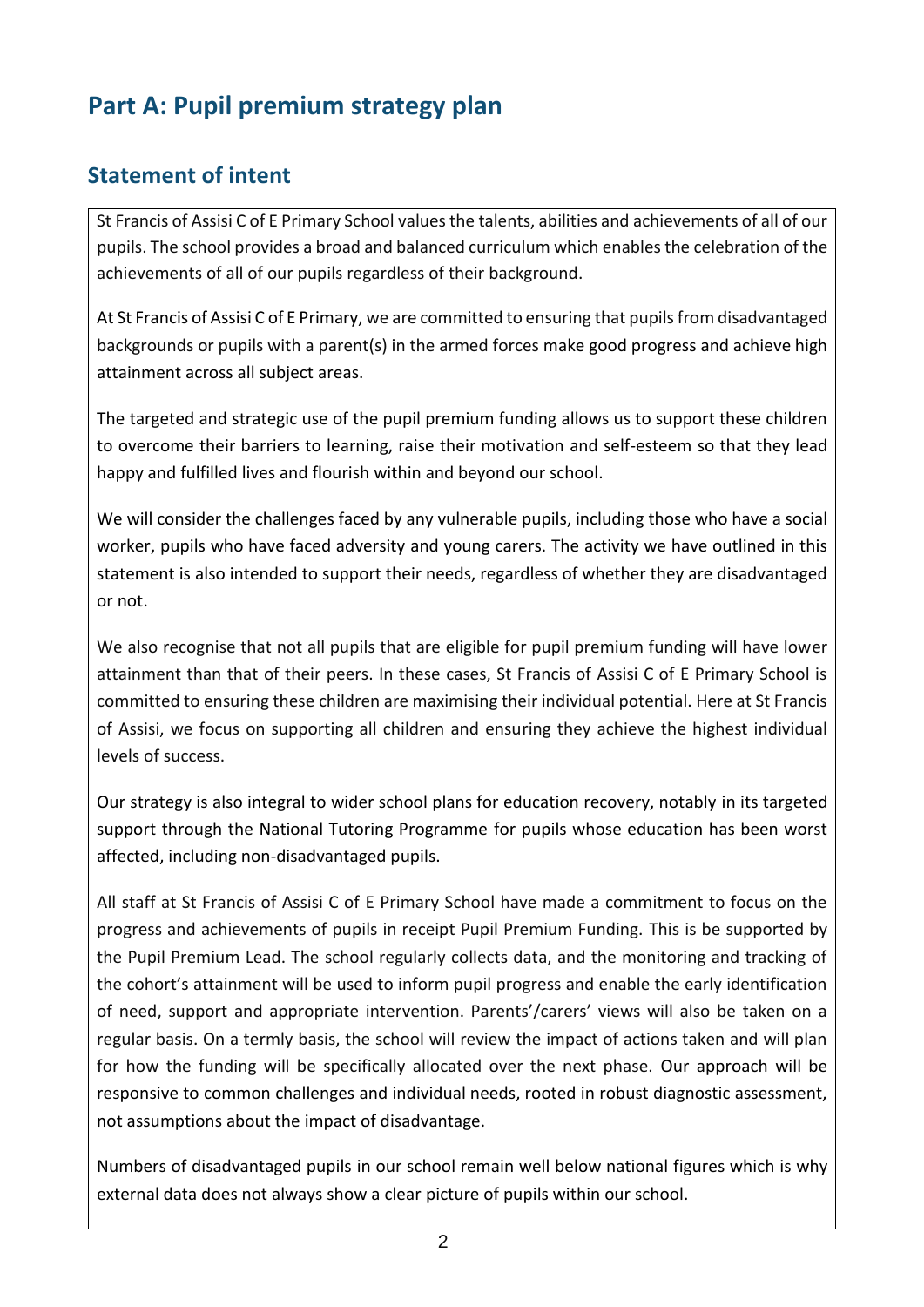# **Challenges**

This details the key challenges to achievement that we have identified among our disadvantaged pupils.

| <b>Challenge</b><br>number | <b>Detail of challenge</b>                                                                                                                                                                                                                                                                                                                                                                                                                                                                                               |
|----------------------------|--------------------------------------------------------------------------------------------------------------------------------------------------------------------------------------------------------------------------------------------------------------------------------------------------------------------------------------------------------------------------------------------------------------------------------------------------------------------------------------------------------------------------|
| 1                          | Our assessments, observations and discussions with families indicate that social and<br>emotional welfare and the emotional wellbeing of our children (including developmental<br>vulnerabilities through attachment difficulties) or their ability to socialise appropriately,<br>affects their ability to learn and make progress, supporting those children who have par-<br>ents on tour/away from home. A number of pupils are unable to self-regulate and use<br>strategies to cope in less structured situations. |
|                            | This has resulted in significant knowledge gaps leading to pupils falling further behind<br>age-related expectations, especially in writing.                                                                                                                                                                                                                                                                                                                                                                             |
|                            | A number of our disadvantaged pupils access additional support through referrals to ex-<br>ternal agencies. Seven pupils currently or have previously accessed support which is con-<br>tinued within small group or individual interventions.                                                                                                                                                                                                                                                                           |
| $\overline{2}$             | Internal and external (where available) assessments indicate that children making accel-<br>erated progress, reaching ELGs at EYFS, achieving at least national benchmarks at KS1<br>and 2 are lower than those pupils who are not disadvantaged. Many of our disadvan-<br>taged pupils have been impacted by partial school closures to a greater extent than for<br>other pupils. These findings are supported by national studies.                                                                                    |
| 3                          | Our assessments and observations of early speech and language when pupils start<br>school, demonstrate that skills that are below age-related expectations, impacting on<br>other areas within the EYFS curriculum and then progress in reading and writing at later<br>years.                                                                                                                                                                                                                                           |
| 4                          | Our assessments, observations and discussions with pupils and families have identified a<br>lack of enrichment opportunities (including during school closure) which impacts on pu-<br>pils' social and emotional issues for many pupils. These challenges particularly affect dis-<br>advantaged pupils, including their attainment.                                                                                                                                                                                    |
|                            | Access to a range of activities and providing educational experiences such as trips, extra-<br>curricular clubs, will help develop life skills, aspirations, and participation in physical ac-<br>tivities. This supports with 'poverty proofing'. Some pupils also use these to Challenge 1<br>of Academic Barriers.                                                                                                                                                                                                    |
| 5                          | Our attendance data over the last 3 years indicates that persistent absence among dis-<br>advantaged pupils has been lower than for non-disadvantaged pupils.                                                                                                                                                                                                                                                                                                                                                            |
|                            | Within the last year, 8.7% of disadvantaged pupils have been 'persistently absent' com-<br>pared to 5.7% of their peers during that period. Our assessments and observations indi-<br>cate that absenteeism is negatively impacting disadvantaged pupils' progress.                                                                                                                                                                                                                                                      |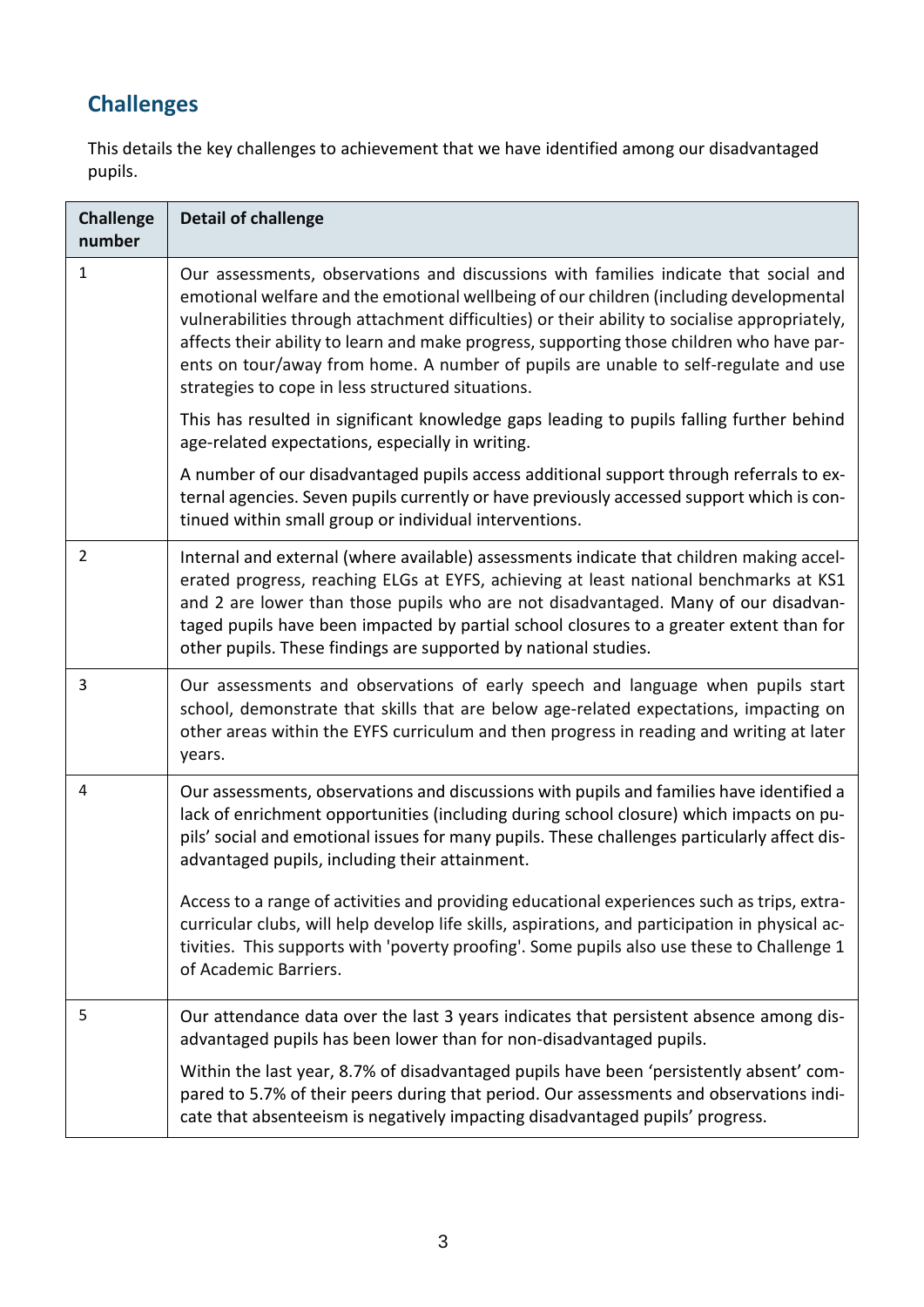## **Intended outcomes**

This explains the outcomes we are aiming for **by the end of our current strategy plan**, and how we will measure whether they have been achieved.

| <b>Intended outcome</b>                                                                                                                                                             | <b>Success criteria</b>                                                                                                                                                           |
|-------------------------------------------------------------------------------------------------------------------------------------------------------------------------------------|-----------------------------------------------------------------------------------------------------------------------------------------------------------------------------------|
| Pupils are able to self-regulate and use strategies to<br>cope in less structured situations.<br>Attachment principles are fully embedded                                           | Assessments and observations indicate signifi-<br>cantly improved engagement within lessons<br>and during unstructured times. Attainment in-<br>creases across all subject areas. |
| throughout school.<br>All members of staff understand individual needs<br>relating to social and emotional difficulties and can<br>implement strategies appropriate to individuals. | This is evident when triangulated with other<br>sources of evidence, including engagement in<br>lessons, book scrutiny and ongoing formative<br>assessment.                       |
| Pupils are able to function in the classroom. Mental<br>health and wellbeing has a positive impact on<br>classroom behaviour and readiness to learn.                                |                                                                                                                                                                                   |
| Improved reading and writing attainment for all<br>pupils including those who are disadvantaged.                                                                                    | KS2 reading and writing outcomes each year up<br>to and beyond 2024/25 show that<br>disadvantaged pupils meet or exceed their                                                     |
| Pupils are 'school ready' by the end of EYFS.                                                                                                                                       | targets in line with prior attainment.                                                                                                                                            |
|                                                                                                                                                                                     | Pupils are on track in their phonics at end of EY<br>and throughout Y1. Phonics check scores<br>continue to improve, including resits at Y2.                                      |
|                                                                                                                                                                                     | End of KS1 data continues to improve so<br>individual children reach or exceed national<br>benchmarks.                                                                            |
| Improved oral language skills and vocabulary<br>among all pupils including those who are<br>disadvantaged.                                                                          | Assessments and observations indicate<br>significantly improved oral language at KS1 and<br>KS2. This is evident when triangulated with                                           |
| Pupils within EYFS are effectively and efficiently<br>targeted and supported to increase their skills.                                                                              | other sources of evidence, including<br>engagement in lessons, book scrutiny and<br>ongoing formative assessment.                                                                 |
| Talents, skills and efforts in non-academic subjects<br>are celebrated and develop self-confidence.                                                                                 | Qualitative data from student voice, student<br>and parent surveys and teacher observations<br>demonstrate high levels of wellbeing and self-                                     |
| Equality of access to all school led educational based<br>activities/initiatives - in line with the school's Single                                                                 | confidence.                                                                                                                                                                       |
| Equality Policy and Charging and Remissions Policy.<br>Improved confidence for pupils in specified areas.                                                                           | Parents/carers understand the funding<br>opportunities within school and utilise these.                                                                                           |
| Pupils are able to participate fully in school trips and<br>residential trips. Learning is supported by trips that                                                                  |                                                                                                                                                                                   |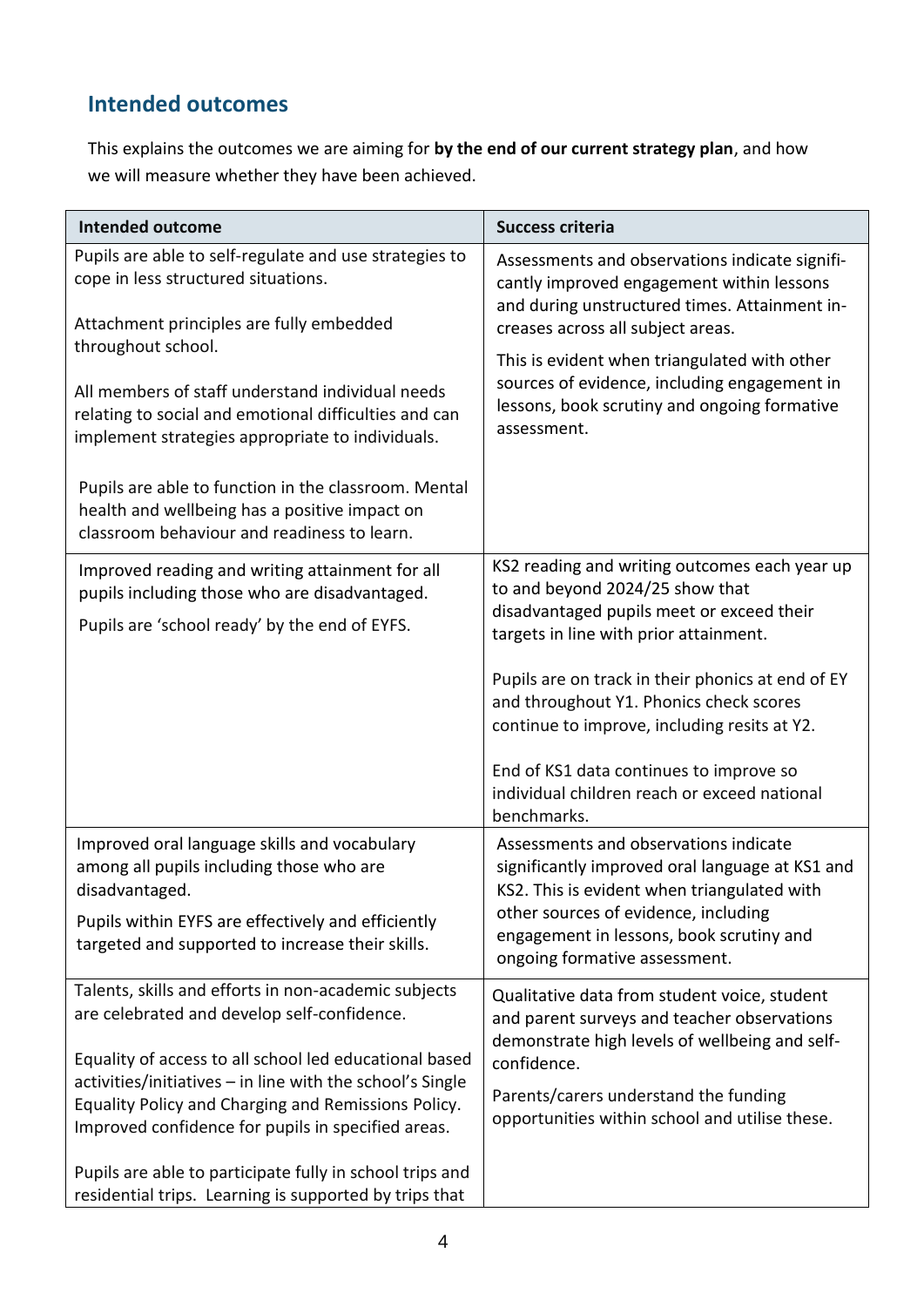| are carefully planned to enhance the school's<br>curriculum.                                         | Information provided shows minimal difference<br>in participation in enrichment activities,<br>between disadvantaged and other pupils                                                                                                                                                                                                                                                                                                   |
|------------------------------------------------------------------------------------------------------|-----------------------------------------------------------------------------------------------------------------------------------------------------------------------------------------------------------------------------------------------------------------------------------------------------------------------------------------------------------------------------------------------------------------------------------------|
| To achieve and sustain improved attendance for all<br>pupils, particularly our disadvantaged pupils. | Sustained high attendance from 2024/25<br>demonstrated by:<br>the overall absence rate for all pupils being<br>no more than 3%, and the attendance gap<br>between disadvantaged pupils and their<br>non-disadvantaged peers being reduced.<br>the percentage of all pupils who are persis-<br>$\bullet$<br>tently absent being below 5% and the fig-<br>ure among disadvantaged pupils being no<br>more than 2% lower than their peers. |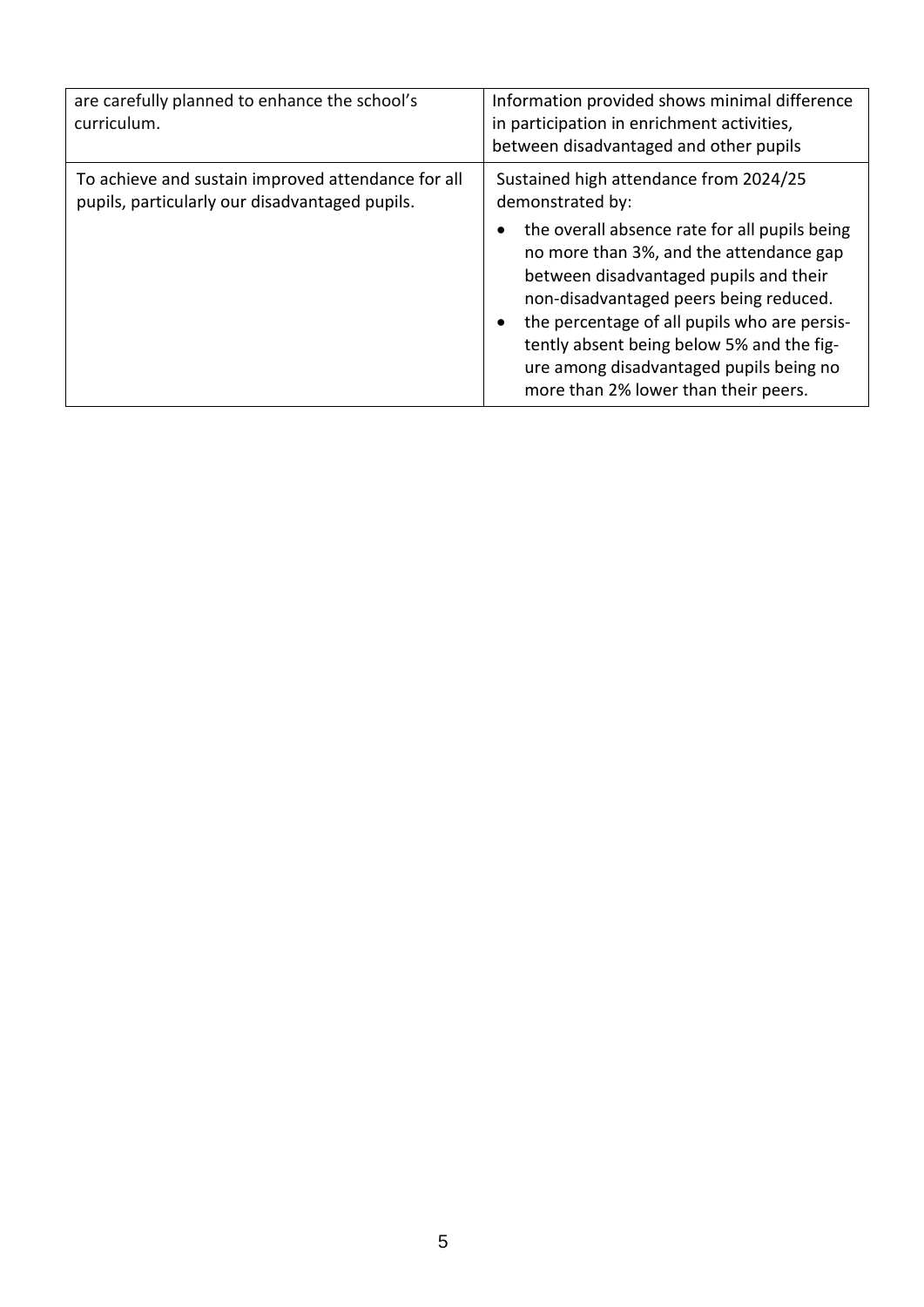## **Activity in this academic year**

This details how we intend to spend our pupil premium (and recovery premium funding) **this academic year** to address the challenges listed above.

#### **Teaching (for example, CPD, recruitment and retention)**

Budgeted cost: **£19,090**

| <b>Activity</b>                                                                                                                                                                                                                                                                                               | Evidence that supports this approach                                                                                                                                                                                                                                                                                                                                                                                                                                                                                                                                                                                                                                            | <b>Challenge</b><br>number(s)<br>addressed |
|---------------------------------------------------------------------------------------------------------------------------------------------------------------------------------------------------------------------------------------------------------------------------------------------------------------|---------------------------------------------------------------------------------------------------------------------------------------------------------------------------------------------------------------------------------------------------------------------------------------------------------------------------------------------------------------------------------------------------------------------------------------------------------------------------------------------------------------------------------------------------------------------------------------------------------------------------------------------------------------------------------|--------------------------------------------|
| TAs and Teachers to access a<br>range of training to support<br>pupils, regular discussions<br>across all staff including how<br>to cater within the classroom.                                                                                                                                               | SEL approaches are embedded into routine educational<br>practices and supported by professional development and<br>training for staff. In addition, the implementation of the<br>programme and the degree to which teachers are<br>committed to the approach appear to be important.<br>The mental wellbeing of our children needs to be at the<br>forefront of our curriculum aims. Mental health of our<br>children is a priority and we feel the Future Steps (STRIVE)<br>programme and additional support in class will enhance<br>our care and provision for vulnerable children (EEF +4<br>months):<br>Social and emotional learning - Education Endowment<br><b>Fund</b> | 1, 2, 3                                    |
| Appropriate training for all<br>staff to become 'experts' in<br>phonics.<br>Appropriate time for subject<br>leaders and SLT to choose the<br>most appropriate phonics<br>programme for our pupils.                                                                                                            | Phonics approaches have a strong evidence base that<br>indicates a positive impact on the accuracy of word<br>reading (though not necessarily comprehension),<br>particularly for disadvantaged pupils:<br><b>Phonics - Educational Endowment Fund</b>                                                                                                                                                                                                                                                                                                                                                                                                                          | 1, 2, 3                                    |
| Staff in EYFS to be trained as<br>part of Nuffield Early<br>Language Intervention (NELI)<br>and have release time to<br>deliver the intervention.<br>Funding for resourcing will<br>also be provided.<br><b>Embedding dialogic activities</b><br>across the school curriculum.<br>These can support pupils to | There is a strong evidence base that suggests oral lan-<br>guage interventions, including dialogic activities such as<br>high-quality classroom discussion, are inexpensive to im-<br>plement with high impacts on reading (EEF +6 months):<br>Oral language interventions - Education Endowment<br>Fund                                                                                                                                                                                                                                                                                                                                                                        | 1, 2, 3                                    |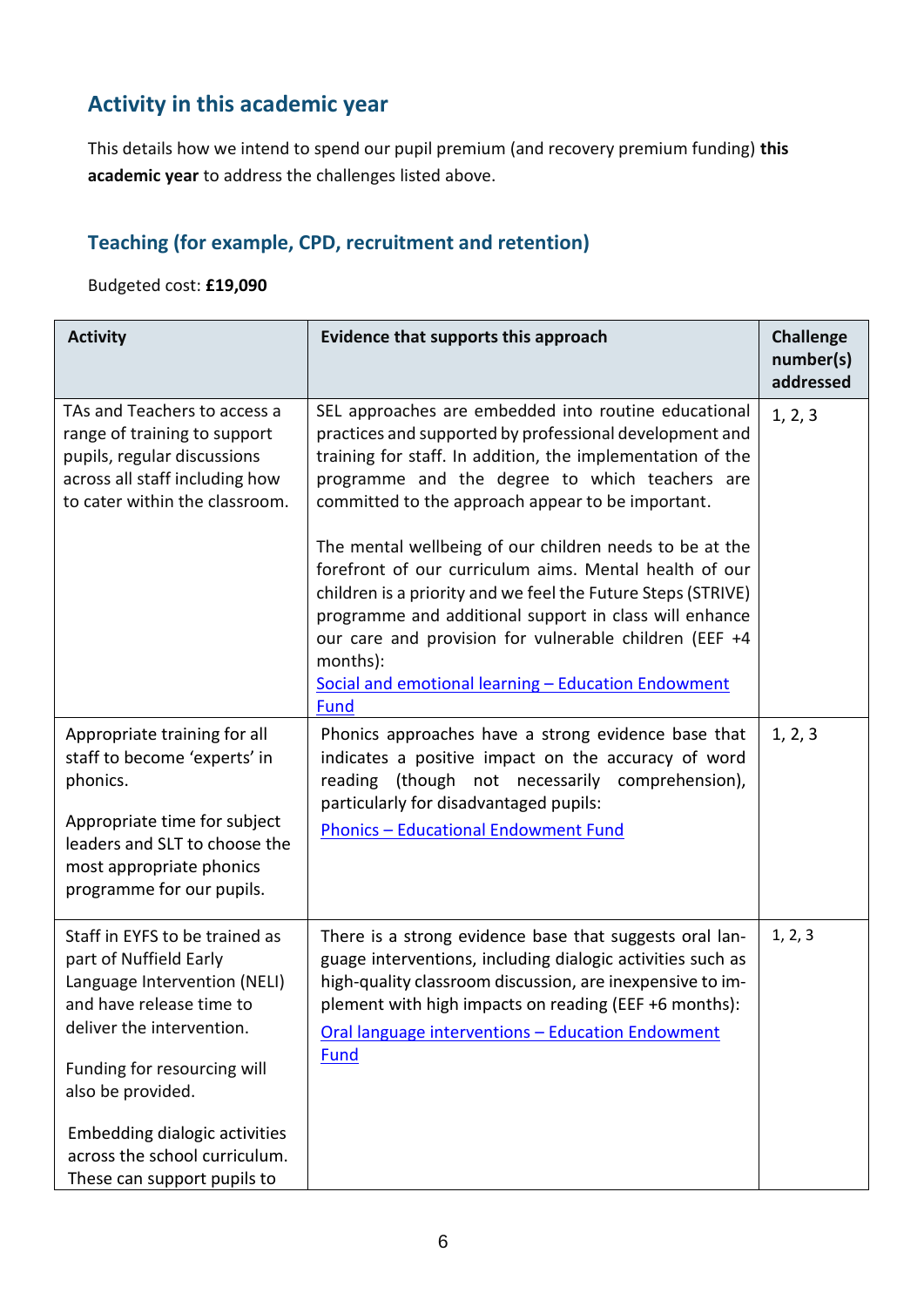| Teaching assistants - There is evidence that working with<br>TAs can lead to improvements in pupils' attitudes.<br>Research that focuses on teaching assistants who provide<br>one to one or small group support shows a stronger<br>positive benefit of between three and five additional<br>months on average.<br>Teaching assistant interventions - Education Endowment<br>Fund | 1, 2, 3, 4   |
|------------------------------------------------------------------------------------------------------------------------------------------------------------------------------------------------------------------------------------------------------------------------------------------------------------------------------------------------------------------------------------|--------------|
| Attainment - Providing vulnerable children with valuable<br>pre-teaching strengthens confidence and resilience as a<br>learner. Children will be better prepared for the<br>challenges of their lessons therefore achieve better<br>outcomes.                                                                                                                                      |              |
| <b>Small group tuition - Education Endowment Fund</b>                                                                                                                                                                                                                                                                                                                              |              |
| There is extensive evidence associating childhood social<br>and emotional skills with improved outcomes at school<br>and in later life (e.g. improved academic performance,<br>attitudes, behaviour and relationships with peers):<br>Social and emotional learning - Education Endowment<br><b>Fund</b>                                                                           | $\mathbf{1}$ |
| There is clear importance of school leaders to develop<br>and support staff to ensure that all pupils increase<br>attainment<br>regardless<br>whether<br>of<br>they<br>are<br>disadvantaged.<br>Clear leadership and focus on staff expertise and<br>experience will further support this.<br>School vision shared by all.                                                         | All          |
|                                                                                                                                                                                                                                                                                                                                                                                    |              |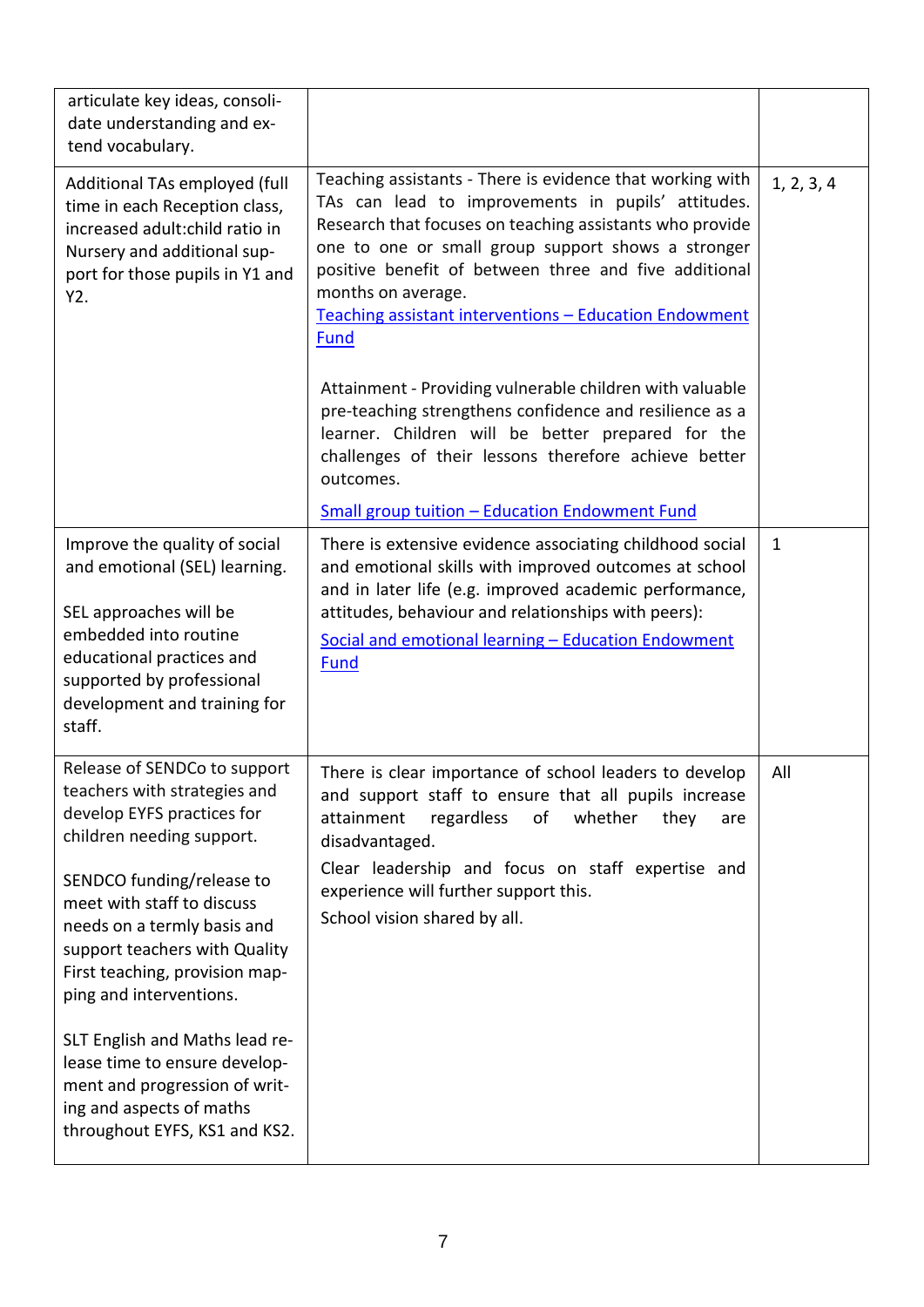## **Targeted academic support (for example, tutoring, one-to-one support structured interventions)**

Budgeted cost: **£12,000**

| <b>Activity</b>                                                                                                                                                                                                                                                                                                       | <b>Evidence that supports this approach</b>                                                                                                                                                                                                                                                                                                                                                                                                                                                                                                                                                                                       | <b>Challenge</b><br>number(s)<br>addressed |
|-----------------------------------------------------------------------------------------------------------------------------------------------------------------------------------------------------------------------------------------------------------------------------------------------------------------------|-----------------------------------------------------------------------------------------------------------------------------------------------------------------------------------------------------------------------------------------------------------------------------------------------------------------------------------------------------------------------------------------------------------------------------------------------------------------------------------------------------------------------------------------------------------------------------------------------------------------------------------|--------------------------------------------|
| STRIVE, which is part of Future<br>Steps, to lead weekly sessions<br>for pupils linked to attachment,<br>sensory or regulation needs and<br>handwriting support(cost<br>includes one half day each week<br>and includes assessments,<br>creation of programmes,<br>meetings with staff, discussions<br>with parents). | Social and Emotional Learning interventions have an<br>identifiable and valuable impact on attitudes to<br>learning and social relationships in school. They also<br>have an average overall impact of four months'<br>additional progress on attainment.<br>Social and emotional learning - Education Endowment<br><b>Fund</b><br>The average impact of metacognition and self-regula-<br>tion strategies is an additional seven months' progress<br>over the course of a year.<br>Metacognition and self-regulation - Education<br><b>Endowment Fund</b>                                                                        | 1, 2, 3                                    |
| Additional sessions for pupils<br>throughout school targeting<br>gaps and increasing<br>understanding (keep up and<br>catch up). To be delivered by<br>teachers and TAs.                                                                                                                                              | Teaching assistants - Evidence that working with TAs<br>can lead to improvements in pupils' attitudes. Research<br>that focuses on teaching assistants who provide one to<br>one or small group support shows a stronger positive<br>benefit of between three and five additional months on<br>average.<br>Teaching assistant interventions - Education<br><b>Endowment Fund</b><br>Attainment - Providing vulnerable children with<br>valuable pre-teaching strengthens confidence and<br>resilience as a learner. Children will be better<br>prepared for the challenges of their lessons therefore<br>achieve better outcomes. | 1, 4                                       |
|                                                                                                                                                                                                                                                                                                                       | <b>Small group tuition - Education Endowment Fund</b><br>Phonics approaches have a strong evidence base<br>indicating a positive impact on pupils, particularly<br>from disadvantaged backgrounds. Targeted phonics<br>interventions have been shown to be more effective<br>when delivered as regular sessions over a period up to<br>12 weeks (EEF +5 months):<br><b>Phonics - Educational Endowment Fund</b>                                                                                                                                                                                                                   |                                            |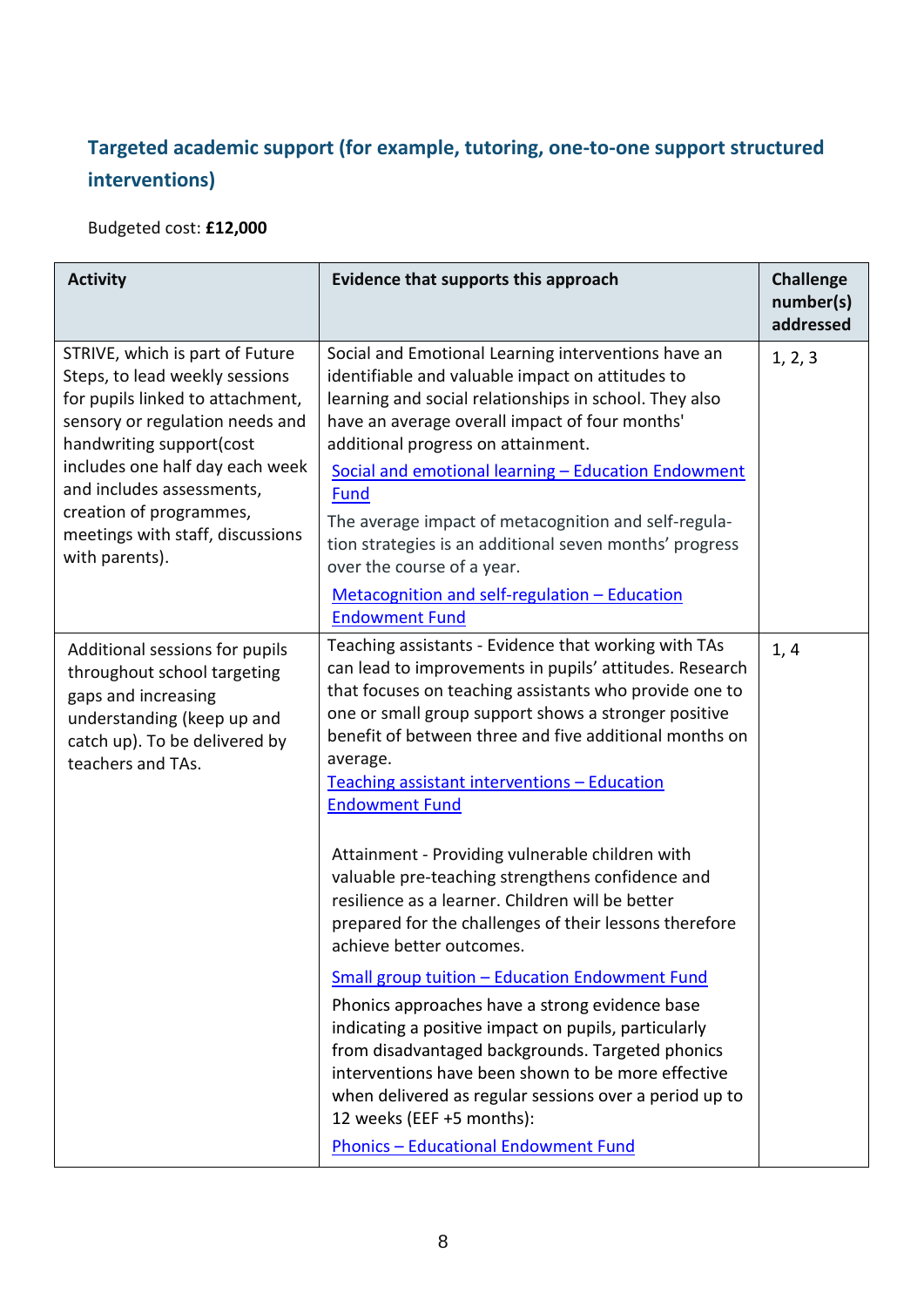| Engaging with the National<br>Tutoring Pro-gramme to<br>provide a blend of tuition,<br>mentoring and school-led<br>tutoring for pupils whose<br>education has been most<br>impacted by the pandemic. A<br>significant proportion of the<br>pupils who receive tutoring will<br>be disadvantaged, including<br>those who are high attainers. | Tuition targeted at specific needs and knowledge gaps<br>can be an effective method to support low attaining<br>pupils or those falling behind, both one-to-one:<br>One to one tuition - Education Endowment Fund<br>And in small groups:<br>Small group tuition - Education Endowment Fund | 2 |
|---------------------------------------------------------------------------------------------------------------------------------------------------------------------------------------------------------------------------------------------------------------------------------------------------------------------------------------------|---------------------------------------------------------------------------------------------------------------------------------------------------------------------------------------------------------------------------------------------------------------------------------------------|---|
|---------------------------------------------------------------------------------------------------------------------------------------------------------------------------------------------------------------------------------------------------------------------------------------------------------------------------------------------|---------------------------------------------------------------------------------------------------------------------------------------------------------------------------------------------------------------------------------------------------------------------------------------------|---|

## **Wider strategies (for example, related to attendance, behaviour, wellbeing)**

Budgeted cost: **£13,000**

| <b>Activity</b>                                                                                                                                                                          | Evidence that supports this approach                                                                                                                                                                                                                                                                                                                                        | <b>Challenge</b><br>number(s)<br>addressed |
|------------------------------------------------------------------------------------------------------------------------------------------------------------------------------------------|-----------------------------------------------------------------------------------------------------------------------------------------------------------------------------------------------------------------------------------------------------------------------------------------------------------------------------------------------------------------------------|--------------------------------------------|
| STRIVE, which is part of Future<br>Steps to support staff and offer<br>guidance and strategies for<br>pupils. Funding is in Teaching<br>Budget (see above)                               | Social and Emotional Learning interventions have an<br>identifiable and valuable impact on attitudes to<br>learning and social relationships in school. They also<br>have an average overall impact of four months'<br>additional progress on attainment.<br>Social and emotional learning - Education Endowment                                                            | 1, 2, 4                                    |
|                                                                                                                                                                                          | <b>Fund</b><br>The average impact of metacognition and self-regula-<br>tion strategies is an additional seven months' progress<br>over the course of a year.<br>Metacognition and self-regulation - Education                                                                                                                                                               |                                            |
| <b>Parent Information Sessions</b><br>and communication initially in<br>Nursery and Reception to<br>inform parents of teaching<br>methods, support at home and<br>development of skills. | <b>Endowment Fund</b><br>Association between parental engagement and a<br>child's academic success is well established and there<br>is a long history of research into parental engagement<br>programmes.<br>Parental engagement - Education Endowment Fund<br>(EEF)                                                                                                        | 2, 3                                       |
| Support for families with extra-<br>curricular and enrichment<br>opportunities. Time for admin<br>staff to be able to resource and<br>discuss with parents.                              | Robinwood adventurous residential visit to provide<br>high level of physical and emotional challenge and to<br>develop problem solving skills.<br><b>Outdoor Adventure Learning -EEF</b><br>Association between parental engagement and a<br>child's academic success is well established and there<br>is a long history of research into parental engagement<br>programmes | 1, 2, 4                                    |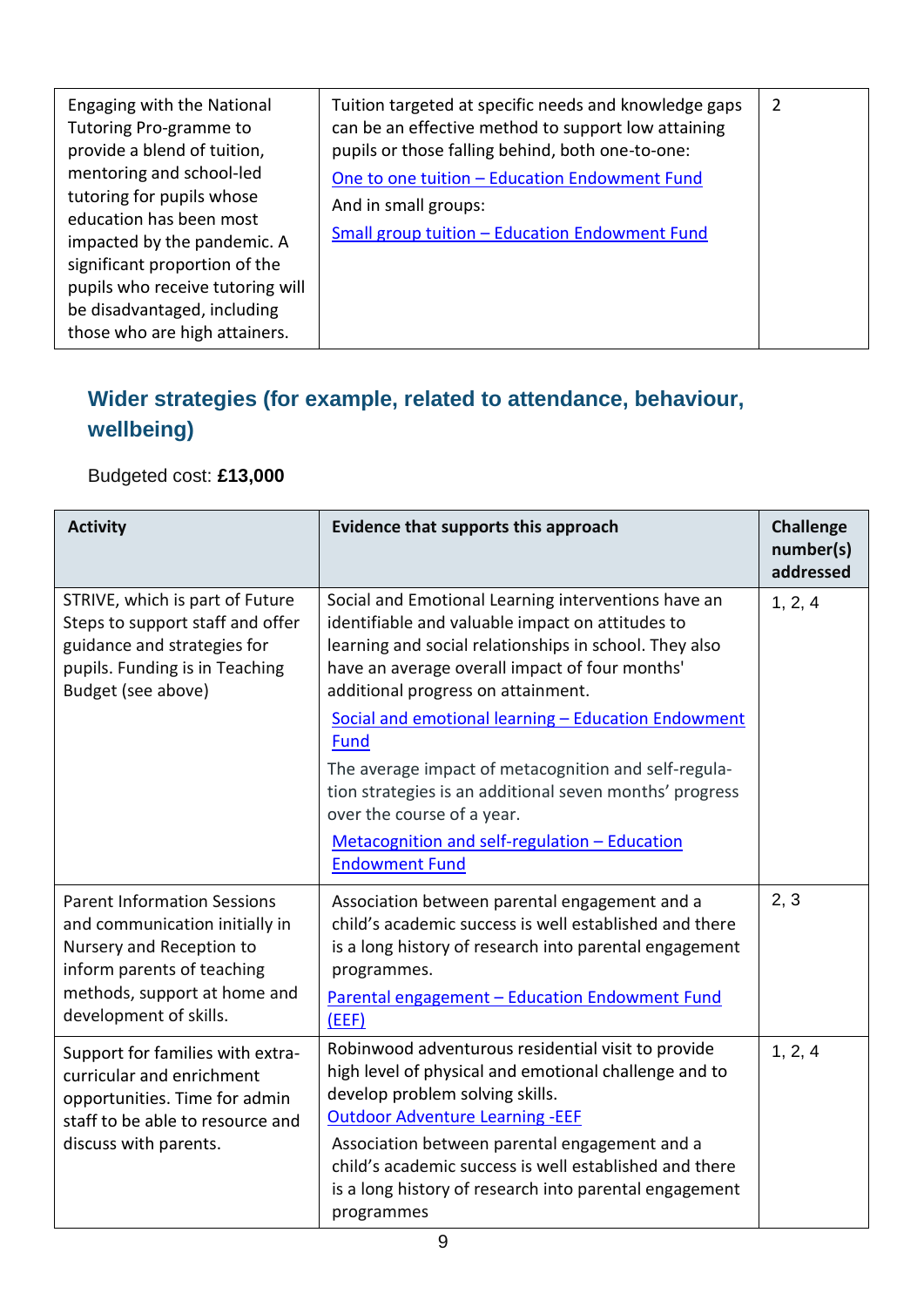|                                                                                                                                                                            | Physical activity has important benefits in terms of<br>health, wellbeing and physical development. It also<br>supports core academic attainment.                                                                                                                                                                                |     |
|----------------------------------------------------------------------------------------------------------------------------------------------------------------------------|----------------------------------------------------------------------------------------------------------------------------------------------------------------------------------------------------------------------------------------------------------------------------------------------------------------------------------|-----|
|                                                                                                                                                                            | <b>Physical activity - Education Endowment Fund</b>                                                                                                                                                                                                                                                                              |     |
|                                                                                                                                                                            | The approaches used in aspiration interventions are di-<br>verse. Some aim to change aspirations directly by ex-                                                                                                                                                                                                                 |     |
|                                                                                                                                                                            | posing children to new opportunities and others aim to<br>raise aspirations by developing general self-esteem,<br>motivation, or self-efficacy.                                                                                                                                                                                  |     |
|                                                                                                                                                                            | <b>Aspiration Interventions - EEF</b>                                                                                                                                                                                                                                                                                            |     |
| <b>Education Welfare employed</b><br>every two weeks to monitor<br>attendance including<br>punctuality. Discussions held<br>with parents. Support offered<br>where needed. | Good attendance at school is vital for all pupils. School<br>needs to work with parents and children in partnership<br>to advocate good attendance for all pupils, particularly<br>those who are most vulnerable.<br>Parental engagement - Education Endowment Fund<br>(EEF)<br>The DfE guidance has been informed by engagement | 5   |
|                                                                                                                                                                            | with schools that have significantly reduced levels of<br>absence and persistent absence.                                                                                                                                                                                                                                        |     |
| Contingency fund for acute is-<br>sues.                                                                                                                                    | Based on our experiences and those of similar schools<br>to ours, we have identified a need to set a small<br>amount of funding aside to respond quickly to needs<br>that have not yet been identified.                                                                                                                          | All |

## **Total budgeted cost: £48,090**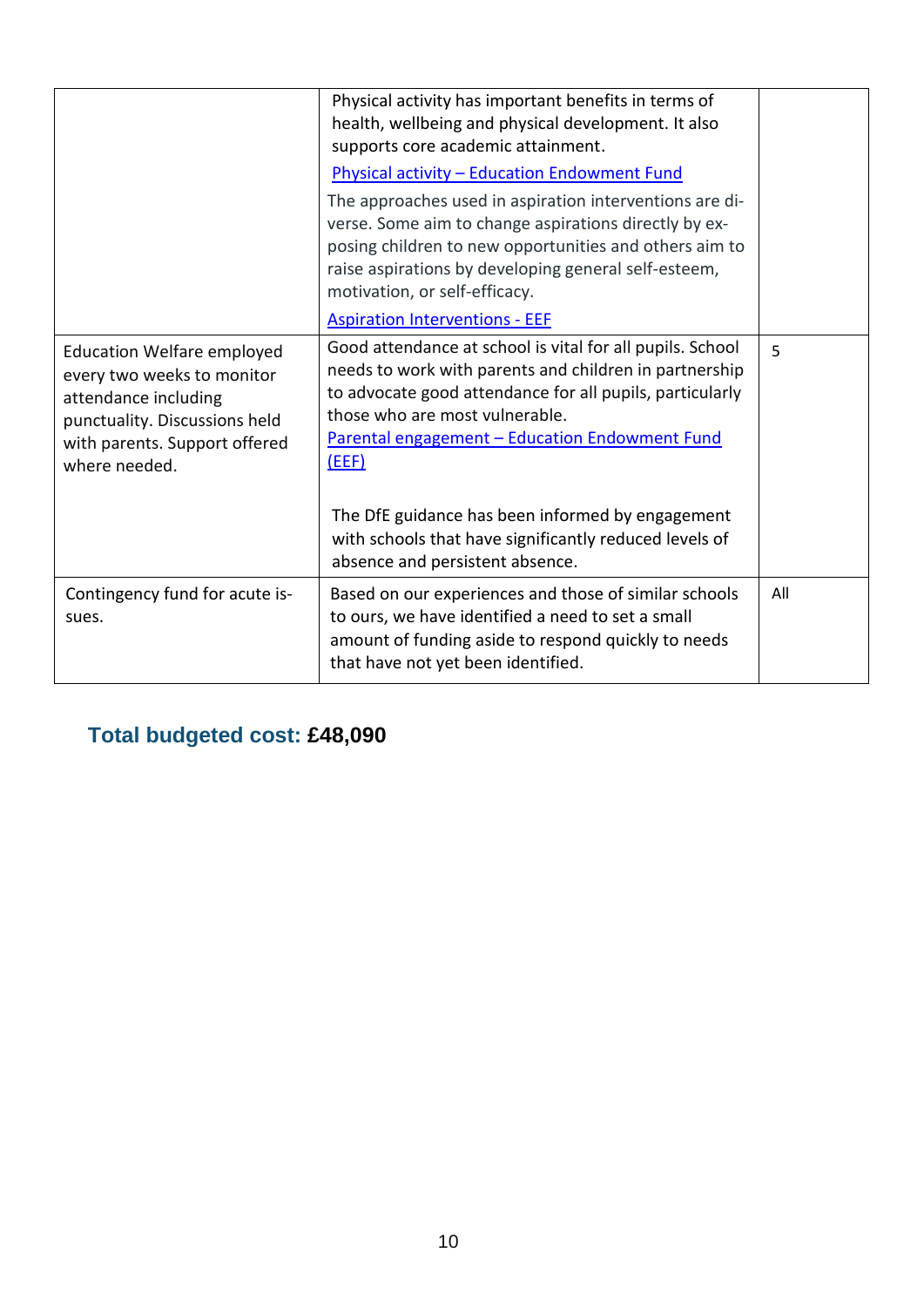## **Part B: Review of outcomes in the previous academic year**

#### **Pupil premium strategy outcomes**

This details the impact that our pupil premium activity had on pupils in the 2020 to 2021 academic year.

Assessment data gained is internal due to no external assessments following the COVID-19 pandemic and school closure. The support for pupils was impacted by staff and pupil absence throughout the year and the need for staff to work with different classes linked to staffing absences. Our internal assessments during 2020/21 and the year before, suggest that the performance of disadvantaged pupils was lower than in the previous four years in key areas of the curriculum.

As evidenced in schools across the country, school closure was most detrimental to our disadvantaged pupils, and they were not able to benefit from our pupil premium funded improvements to teaching and targeted interventions to the degree we had intended. The school had over one third of pupils in school during school closure so remote learning was set online and feedback was provided to pupils by year group staff.

Mitigations to reduce the negative impact included high quality remote learning, regular dialogue with families of those children by class teachers and members of the SLT and increased one-to-one time was provided to disadvantaged pupils and in liaison with home issues/social and emotional wellbeing needs. During the January 2021 school closure, 12 disadvantaged pupils attended at least part time with small numbers in each classroom. TA support continued for these pupils too.

During the first half of the autumn term 2020, one-to-one and small group phonics interventions were carried out for pupils in Y2. All Y2 pupils eligible for funding reached the phonic screening check threshold in Nov 2020. There were small group phonics interventions in Y3 for pupils not reaching threshold last academic year. All Y3 pupils not previously at the standard, reached the phonic screening check threshold in Nov 2020.

The school increased numbers of lunchtime supervisors so each class had one constant member of staff. TAs begain working over some of the lunchtime in the summer term to ensure consistency and support pupils with their social and emotional wellbeing. An additional TA supported pupils in Years 3 and 4 during the autumn term. TAs were used to support pupils when needed and discussions were held to read cues and pre-empt situations before they occur.

5 pupils with PP Funding accessed weekly STRIVE sessions and had a school programme which was carried out with an adult at least 3x per week whilst school was open. Other pupils also access the weekly sessions. By the end of the academic year, all pupils with social and emotional needs were being taught within their classrooms for the majority of the school day.

To support the development of gross and fine motor control, a range of resources were used in the indoor and outdoor areas in school. Workout Wednesday resources and activities for pupils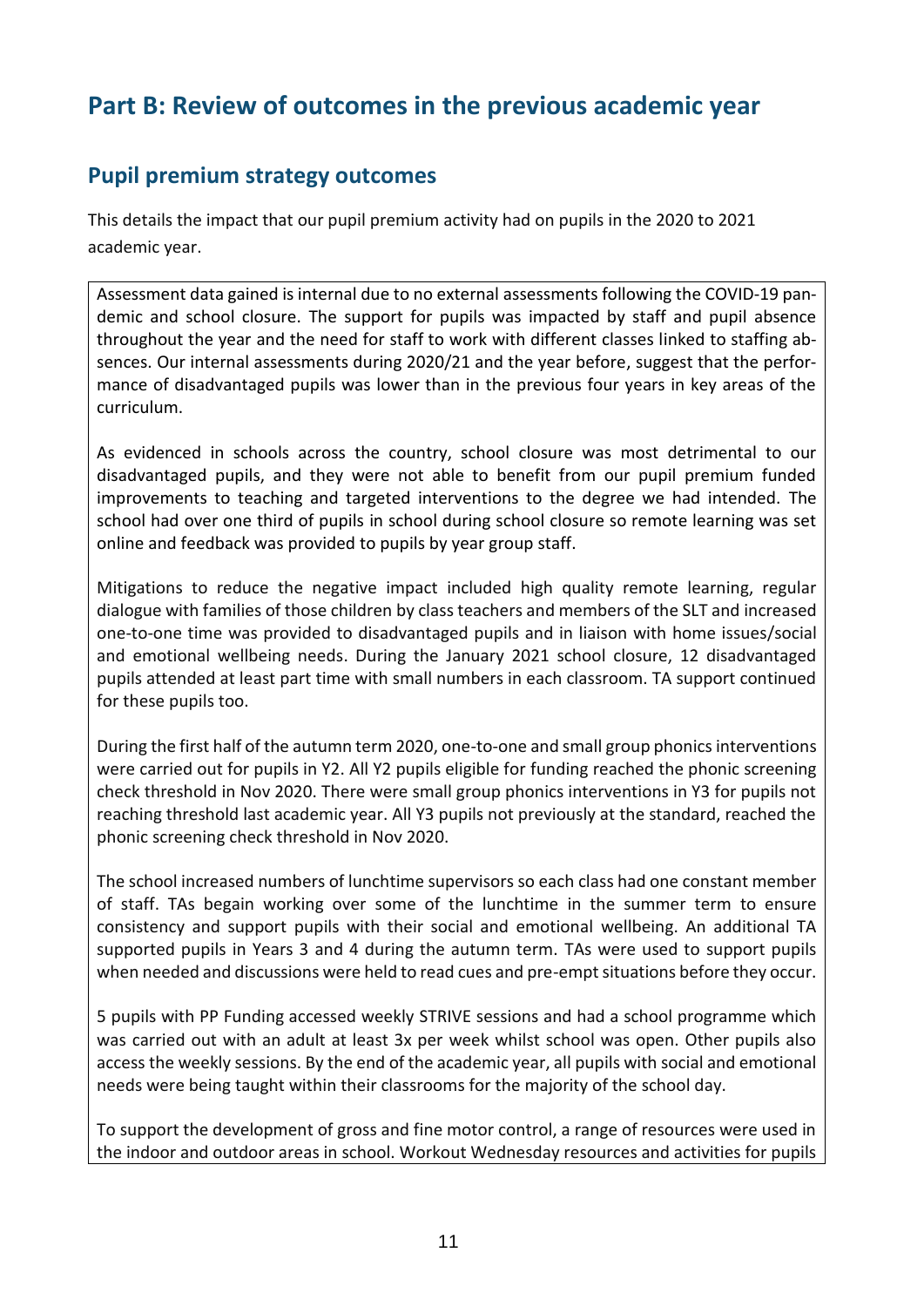in Reception continued throughout the year (including during school closure). The school also developed specific fine motor control activities to support writing for Y1 pupils.

To support mental health and wellbeing, all staff completed Mental Health Training in Schools in Dec 20. In March 2021, funding through both the Sport Premium and Pupil Premium enabled us to provide additional physical activity and enrichment opportunities for all pupils throughout school. This included external providers, resources and substituted the lack of after-school clubs we could offer. We used pupil premium funding to provide wellbeing support for all pupils, and targeted interventions where required. We are building on that approach with the activities detailed in this plan.

#### **Externally provided programmes**

| Programme               | Provider               |
|-------------------------|------------------------|
| <b>STRIVE</b>           | <b>Future Steps</b>    |
| Range of sports coaches | See Sport Premium Info |

#### **Service pupil premium funding (optional)**

| <b>Measure</b>                                                                          | <b>Details</b>                                                                                                                                                                                                                                                                         |
|-----------------------------------------------------------------------------------------|----------------------------------------------------------------------------------------------------------------------------------------------------------------------------------------------------------------------------------------------------------------------------------------|
| How did you spend your<br>service pupil premium<br>allocation last academic<br>year?    | Pupils in receipt of service funding have been supported with<br>the same focus as pupils who are disadvantaged (see above). In<br>addition, we provided focused support when parents were on<br>tour to ensure that they were able to share successes and keep<br>communication open. |
| What was the impact of<br>that spending on service<br>pupil premium eligible<br>pupils? | Positive wellbeing amongst service children was observed and<br>pupils had confidence (discussions with parents and within<br>classrooms). Pupils are meeting or exceeding age related<br>expectations.                                                                                |